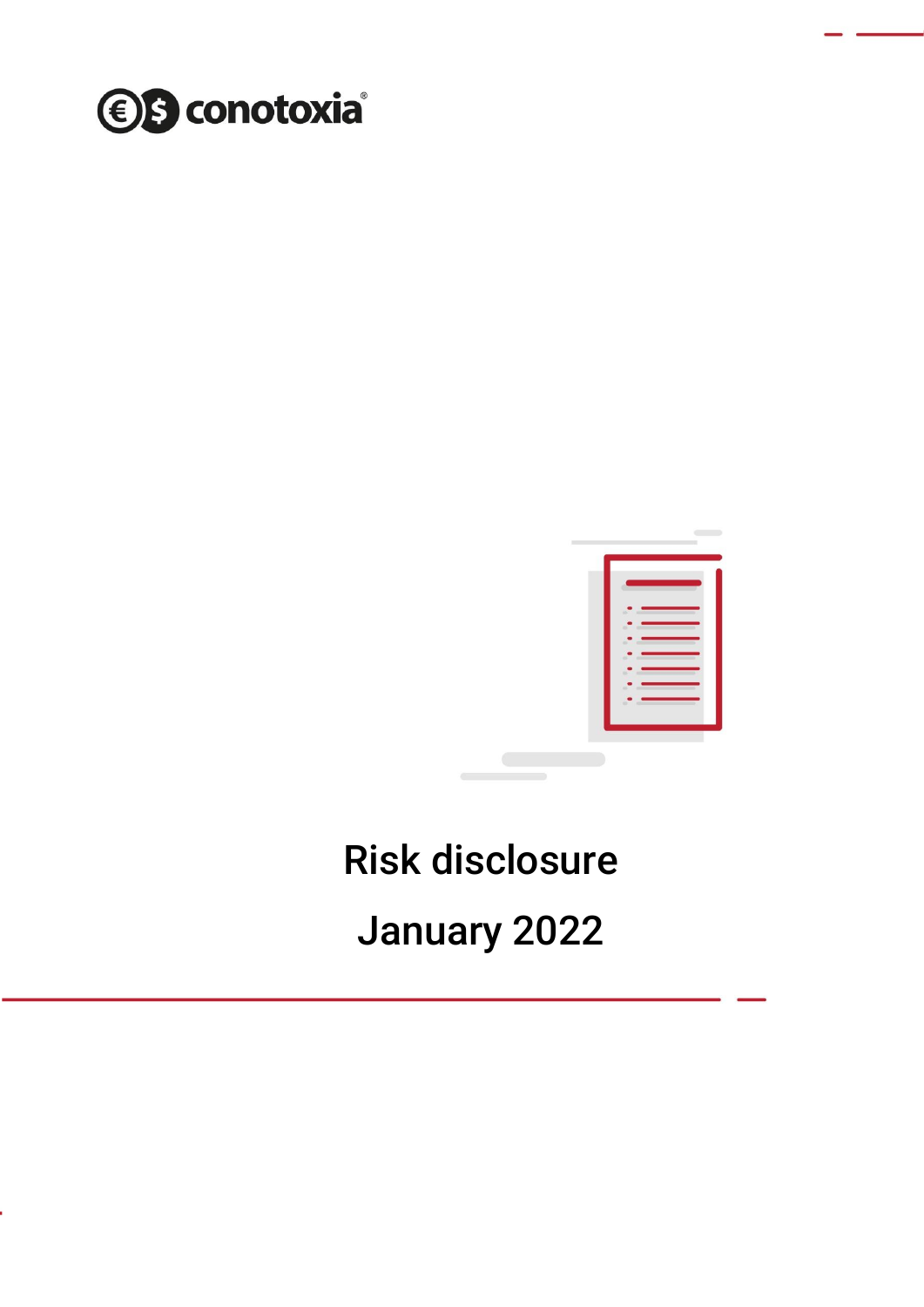## 1.General

Following the implementation of the Markets in Financial Instruments Directive 2014/65/EU ("MiFID II") and in accordance to the provisions of the Financial Services and Activities and Regulated Markets Law 87(I) 2017, Conotoxia Ltd (hereinafter called the "Company") is required to establish and provide to its clients and potential clients Risk Disclosure (hereinafter called the "Policy").

The Company draws clients' attention that investing in Financial Instruments on the OTC markets is associated with a considerable risk of incurring losses by the customer. Investing in Financial Instruments on the OTC markets is not suitable for everyone as it may result in loss of invested capital, and in extreme cases, losses may exceed the value of the funds deposited by the customer.

Before the Company opens an account for you, the Company is required to make an assessment of whether the products and/or services you have chosen are appropriate for you, and to warn you if, on the basis of the information you have provided, that any product or service is not appropriate.

The Company may ask you for information about your financial assets and earnings. We do not monitor on your behalf whether the amount of money that you have sent us or your profits and losses are consistent with that information. It is up to you to assess whether your financial resources are adequate and what level of risk you take.

If the client is warned that the given Financial Instruments are not appropriate for him/her and still decides to deal with the Company, the client is deemed to have confirmed that he/she understands the risks involved and accepts them.

# 2. Types of risks

Risk factors associated with investing in financial instruments on OTC markets are:

- 1) Market risk or the risk of unfavorable changes in the price of the underlying instrument concluding transactions in financial instruments whose price is based on exchange rates, commodity prices, levels of stock indices or prices of other underlying instruments involves risks occurring in the market on which the underlying instrument is quoted. The risk of the market of the underlying instrument includes in particular the risk of political changes, changes in economic policy and other factors, which could significantly and permanently affect the price of the underlying instrument.
- 2) Credit risk OTC transactions may involve greater risk than investing in on-exchange transactions because there is no exchange market on which to close out an open position. It may be impossible to liquidate an existing position, to assess the value of the position arising from an OTC transaction or to assess the exposure to risk. There is no central clearing and no guarantee by any other party of our payment obligations to you, so you are exposed to credit risk with the Company.
- 3) Currency risk changes in exchange rates may have a negative impact on the price of financial instruments also when the instruments are not directly based on exchange rates.
- 4) Interest rate risk changes in interest rates level could adversely affect the price of financial instruments and, consequently, the financial results of the client.

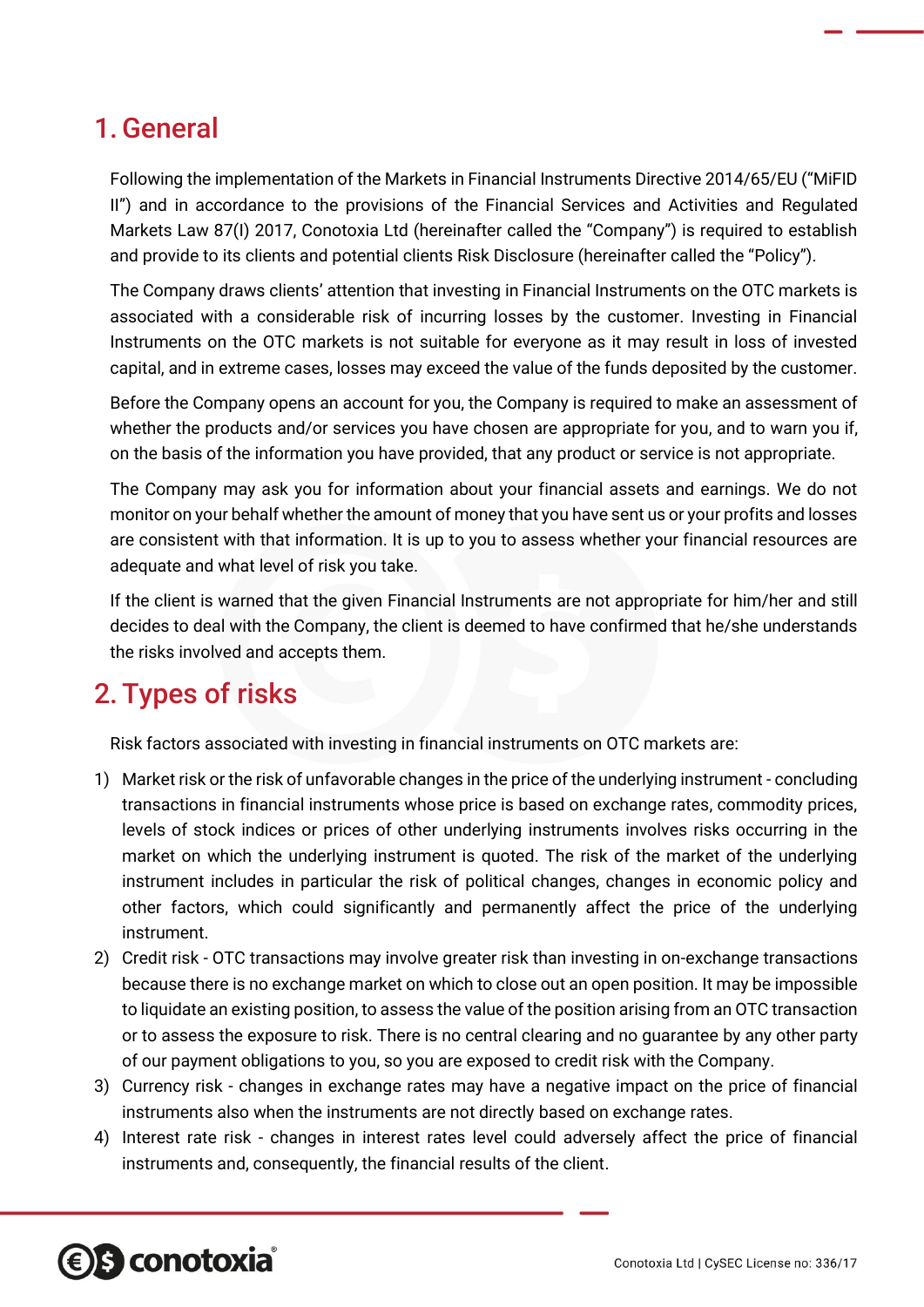- 5) Leverage risk it is possible to invest in financial instruments offered by the Company using the financial leverage. This means that the nominal value of the transactions may exceed the value of contributed margin. This leads to situation where even a small change in the price of a financial instrument may have extent impact on the Customer's account. Bearing in mind the interests of client, the Company do not recommend to use the maximum available leverage and suggests careful money management policy.
- 6) Liquidity risk the risk of reduction or inability to purchase or sell a financial instrument. Increased liquidity risk may arise in particular in the situation of the market slump or in the case of the publication of important macroeconomic data. The risk of a short-term reduction of liquidity may occur around the closing day for banks offering liquidity (before and after 17:00 New York time);
- 7) The risk of decline in collateral value in case of unfavorable changes in the prices of financial instruments there may be a decline in the value of contributed margin. It may result in the automatic closure of the client's open position;
- 8) Price gap risk leaving an open position for a period in which there is no trading in financial instruments exposes the investor to an increased risk of price changes of a financial instrument. The opening price after the start of trading may significantly differ from the closing price of the previous trading day. As a result of the price gap, clients' positions may be automatically closed, and client may suffer the loss that exceed the value of contributed margin.
- 9) Slippage risk pending orders (Limit/Stop/Take Profit/Stop Loss) may be subject to a price slippage, what means that in some circumstances order execution may not be available at your chosen price, then it will be filled at the best available price at that time.
- 10)Risk of order execution there is a possibility of failure of the order execution by the Liquidity Provider at earlier offered price. In this case, the Client's order is directed to Liquidity Provider with the next best offer delivered.
- 11)Operational risk transactions executed through IT systems carries the risk of errors or delays in the transaction execution or the transmission of the data stream, which does not lie on the side of the Company and for which the Company is not liable. As a result of these irregularities order submitted for execution by the client may not be realized, or the conditions for its execution may differ significantly from the client's intentions;
- 12) Force Majeure risk situation, which remains outside the control of the Company and the Client, which cannot be predicted in advance, having a significant impact on the business.
- 13) Your trades may be taxable There is a risk that your trades may be or become subject to tax and/or any other duty, e.g., due to changes in the relevant laws and regulations or your personal circumstances. The Company does not offer tax advice. The client is responsible for any taxes and/or any other duty which may accrue in respect of his/her trades.
- 14) There is no guarantee of profit There are no guarantees of profit nor of avoiding losses when trading CFDs. Neither the Company nor its representatives intend to provide nor can they actually provide such guarantees. The Client has been alerted by means of this Statement that risks are inherent to trading CFDs and that he/she and must be financially able to bear such risks and withstand any losses incurred.

*<b>€S* conotoxia®